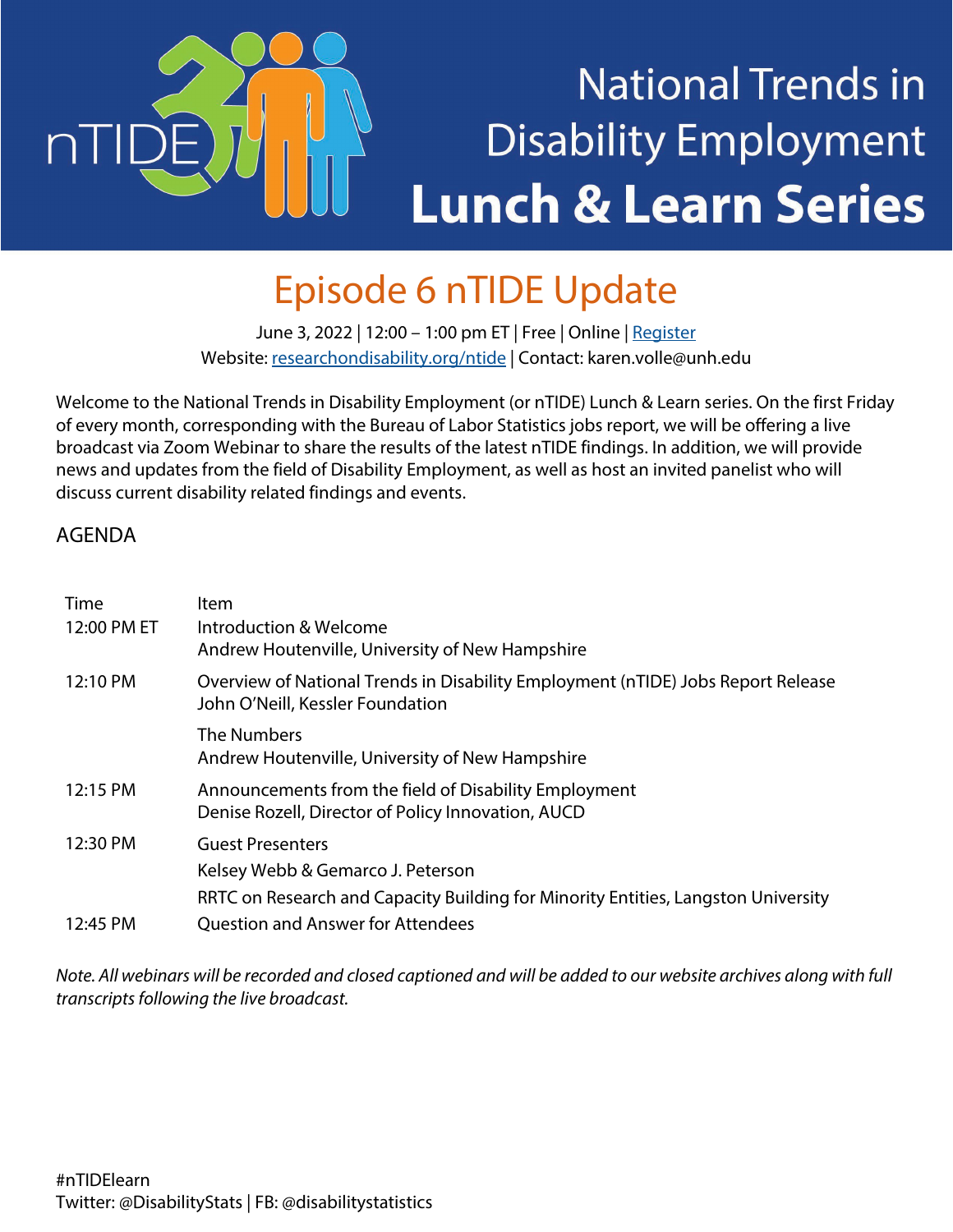

### **National Trends in Disability Employment Lunch & Learn Series**

#### **PRESENTERS**



Kelsey Webb, Ph.D. received a Ph.D. in Rehabilitation Counseling and Rehabilitation Counselor Education from North Carolina Agricultural and Technical State University. She is currently a Post-Doctoral Research Fellow within the Advanced Rehabilitation Research and Training Program, which is situated in Rehabilitation Research and Training Center (RRTC) on Research and Capacity Building for Minority Entities at Langston University in Oklahoma City, Oklahoma. Dr. Webb specializes in equity research on employment barriers among multiply marginalized people with disabilities.



Gemarco J. Peterson, Ph.D., CRC received a Ph.D. in Rehabilitation Counseling and Rehabilitation Counselor Education from North Carolina Agricultural and Technical State University. He is currently a Post-Doctoral Research Fellow within the Advanced Rehabilitation Research and Training Program, which is situated in Rehabilitation Research and Training Center (RRTC) on Research and Capacity Building for Minority Entities at Langston University in Oklahoma City, Oklahoma. Dr. Peterson specializes in equity research on employment barriers among multiply marginalized people with disabilities. In addition, Dr. Peterson is a Certified Rehabilitation Counselor and serves as an Executive Board member for the National Rehabilitation Counseling Association (NRCA).



Andrew Houtenville, PhD, is a Professor of Economics and Research Director of the Institute on Disability at the University of New Hampshire. Dr. Houtenville is extensively involved in disability statistics and employment policy research. He has published widely in the areas of disability statistics and the economic status of people with disabilities. He is the Principal Investigator on the NIDILRR-funded Employment Policy and Measurement Rehabilitation and Research Training Center. Dr. Houtenville received his Ph.D. in Economics from the University of New Hampshire in 1997 and was a National Institute on Aging Post-Doctoral Fellow at Syracuse University in 1998/1999.